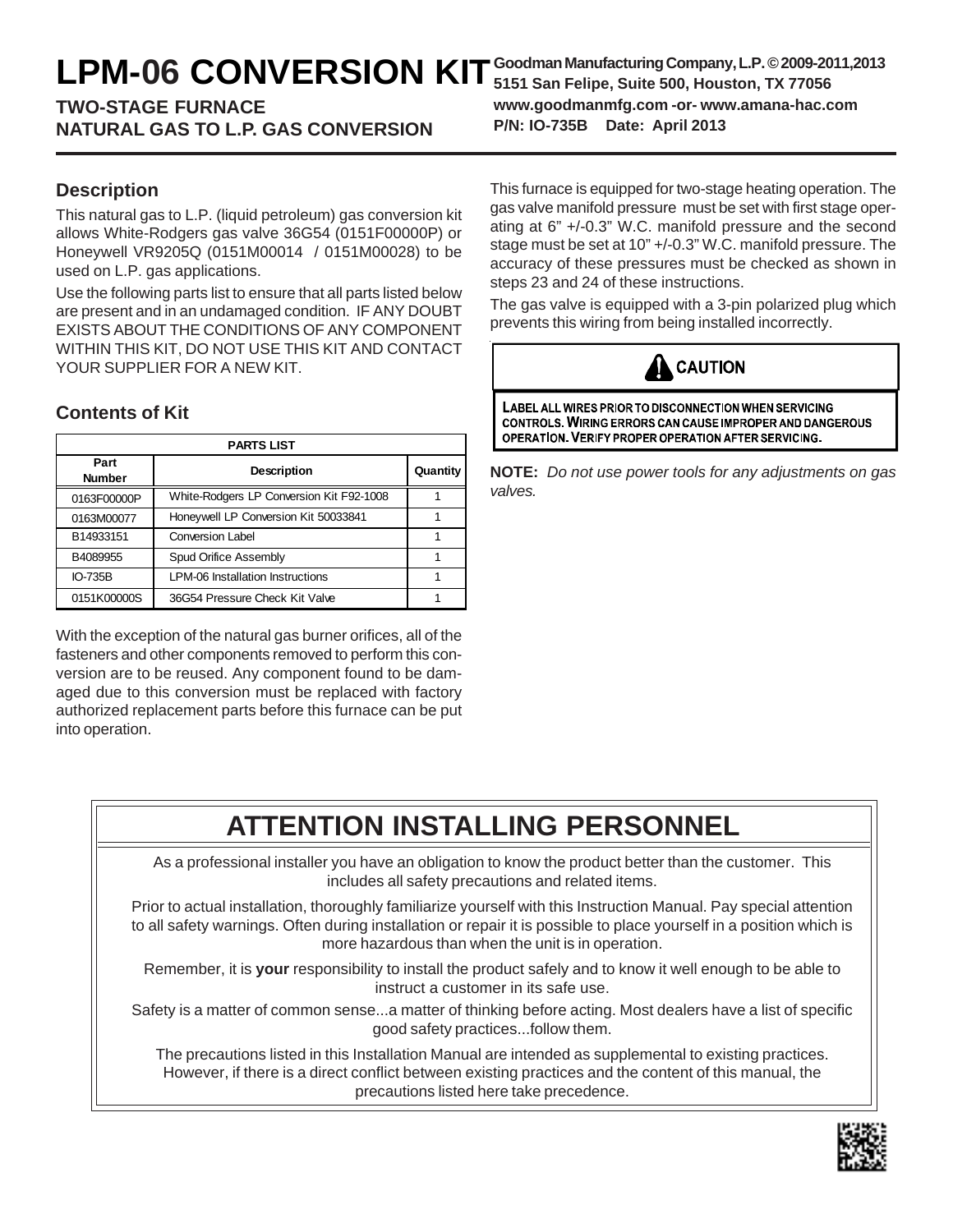### **CONTENTS**

| Non-Condensing Furnaces & Package Gas-Electric 7 |  |
|--------------------------------------------------|--|

The following tools and supplies are required:

- 2 Pipe wrenches, properly sized to accommodate the gas piping and connectors
- $1 7/16$ " box wrench or socket wrench
- 1 5/16" nut driver
- $1 3/16$ " flat blade screwdriver
- $\bullet$  1 1/4" flat blade screwdriver
- $1 3/16$ " allen wrench
- 1 manometer to read inlet and outlet pressure of the gas valve (Minimum range: 0"-20" W.C.)
- Pipe joint compound or pipe thread tape
- Gas leak detection solution like a soap and water solution. Always wipe the solution from the joints when testing is completed.

Prior to performing this conversion, refer to the National Fuel Gas Code (NFPA 54-02) or in Canada, CAN/CSA-B149.2-05 to ensure that the installation is in compliance with those and all local codes.

### **IMPORTANT INFORMATION**



MULTIPLE POWER SOURCES MAY BE PRESENT. FAILURE TO DO SO MAY CAUSE PROPERTY DAMAGE, PERSONAL **INJURY OR DEATH.** 





**CARBON MONOXIDE (CO) CAN CAUSE SEVER PERSONAL INJURY** OR DEATH.

### **WARNING**

THIS L.P. (LIQUID PETROLEUM) CONVERSION KIT MUST BE INSTALLED BY A QUALIFIED SERVICE PERSON OR AGENCY IN ACCORDANCE WITH THE MANUFACTURER'S INSTRUCTIONS AND ALL APPLICATION CODES AND REQUIREMENTS OF THE AUTHORITY HAVING JURISDICTION. FAILURE TO FOLLOW THESE INSTRUCTIONS EXPLICITLY MAY CAUSE A FIRE, EXPLOSION OR THE PRODUCTION OF CARBON MONOXIDE (CO), WHICH CAN CAUSE PROPERTY DAMAGE, PERSONÀL INJURY OR DEATH. THE QUALIFIED PERSON PERFORMING THIS CONVERSION ASSUMES THE RESPONSIBILITY FOR THE PROPER CONVERSION OF THE APPLIANCE.





### **CARBON MONOXIDE POISONING HAZARD**

Special Warning for Installation of Furnaces or Air Handling Units in Enclosed Areas such as Garages, Utility Rooms or Parking Areas

Carbon monoxide producing devices (such as an automobile, space heater, gas water heater, etc.) should not be operated in enclosed areas such as unventilated garages, utility rooms or parking areas because of the danger of carbon monoxide (CO) poisoning resulting from the exhaust emissions. If a furnace or air handler is installed in an enclosed area such as a garage, utility room or parking area and a carbon monoxide producing device is operated therein, there must be adequate, direct outside ventilation.

This ventilation is necessary to avoid the danger of CO poisoning which can occur if a carbon monoxide producing device continues to operate in the enclosed area. Carbon monoxide emissions can be (re)circulated throughout the structure if the furnace or air handler is operating in any mode.

CO can cause serious illness including permanent brain damage or death.

B10259-216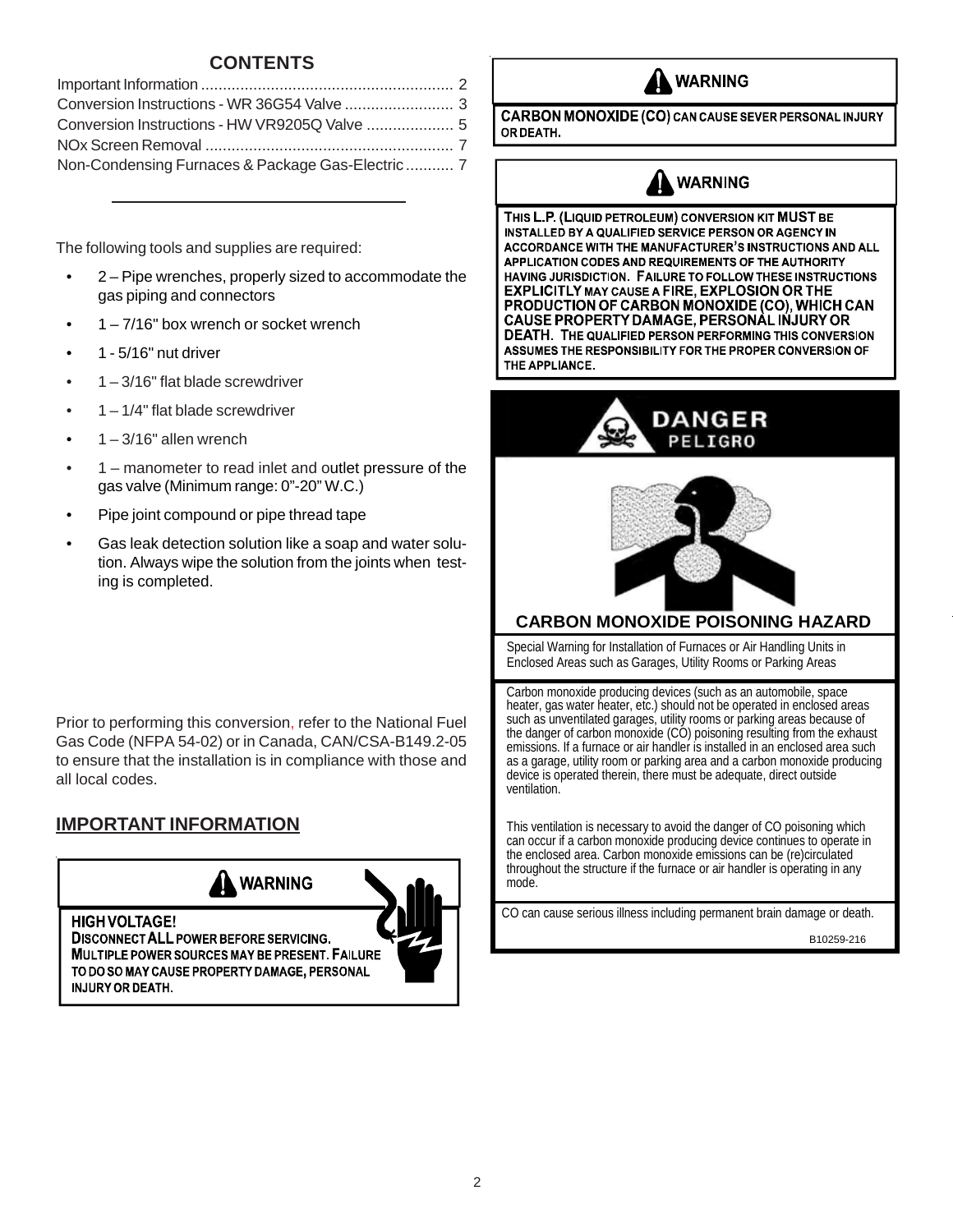### **WHITE-RODGERS 36G54 CONVERSION INSTRUCTIONS**



**DISCONNECT ALL POWER BEFORE SERVICING. MULTIPLE POWER SOURCES MAY BE PRESENT. FAILURE** TO DO SO MAY CAUSE PROPERTY DAMAGE, PERSONAL **INJURY OR DEATH.** 

**HIGH VOLTAGE!** 



IF NOX SCREENS ARE PRESENT, REMOVE AS PER INSTRUCTIONS IN SECTION "NOX SCREEN REMOVAL".



#### *NOTE: For low NOx models, see table of contents for NOx Screen section.*

- 1. Turn off the gas supply to the furnace.
- 2. Turn off the electrical power to the furnace.
- 3. Remove the furnace control access panel.
- 4. Check for the presence of NOx screen and remove per NOx instruction.
- 5. Separate the gas supply union and remove associated downstream piping.
- 6. Always use a backup wrench when removing or replacing piping to avoid any undue strains or rotation of controls.
- 7. Remove the wires from the gas valve.
- 8. Remove the 4 sheet metal screws that fasten the manifold/gas valve assembly to the burner box.
- 9. Using the 7/16" wrench, remove all existing natural gas orifices and replace with the appropriate L.P. gas orifices contained in this kit. Tighten the orifices to prevent gas leaks, but do not overtighten. Retain the natural gas orifices for future reconversion.
- 10. Install water manometer using Valve Pressure Check Kit P/N 0151K00000S included with this kit. Using the included 3/32" hex wrench, rotate outlet pressure tap screw one revolution counterclockwise. Attach the included 5/ 16" hose to the inlet and outlet pressure boss of the valve. Hose should overlap boss 3/8". Connect 5/16" side of included connector to the hose on the outlet boss. Connect 1/4" side of the connector to the manometer hose. The manometer must have a scale range of at least 0" to 20" of water column.



- 11. Remove both regulator cover screws.
- 12. Using a 1/4" flat blade screwdriver, remove both regulator adjustment screws (beneath the cover screws).
- 13.Remove both Natural Gas regulator springs (color-coded silver/plain) from regulator sleeves and retain with the Natural Gas orifices for future reconversion.
- 14. Insert the L.P. regulator springs (provided in the conversion kit and color-coded white) into the regulator sleeves.
- 15. Replace the High regulator adjustment screw and adjust approximately 12 turns to the bottom stop.
- 16. Replace the Low regulator adjustment screw and adjust approximately 8 turns.
- 17. Reinstall the manifold/gas valve assembly into the appliance. Rewire the gas valve.
- 18. Apply a liberal amount of pipe joint compound or pipe thread tape to the threads and reassemble the piping previously removed.

### A WARNING

TO PREVENT THE POSSIBILITY OF GAS LEAKS, THE PIPE JOINT COMPOUND **MUST BE RESISTANT TO L.P. GAS.** 

- 19. Turn on the gas supply.
- 20. Using a soap and water solution, check for leaks around the gas valve/manifold connection.
- 21. Turn on the electrical supply.
- 22. Adjust the room thermostat to obtain a first stage (W1 only) burner operation.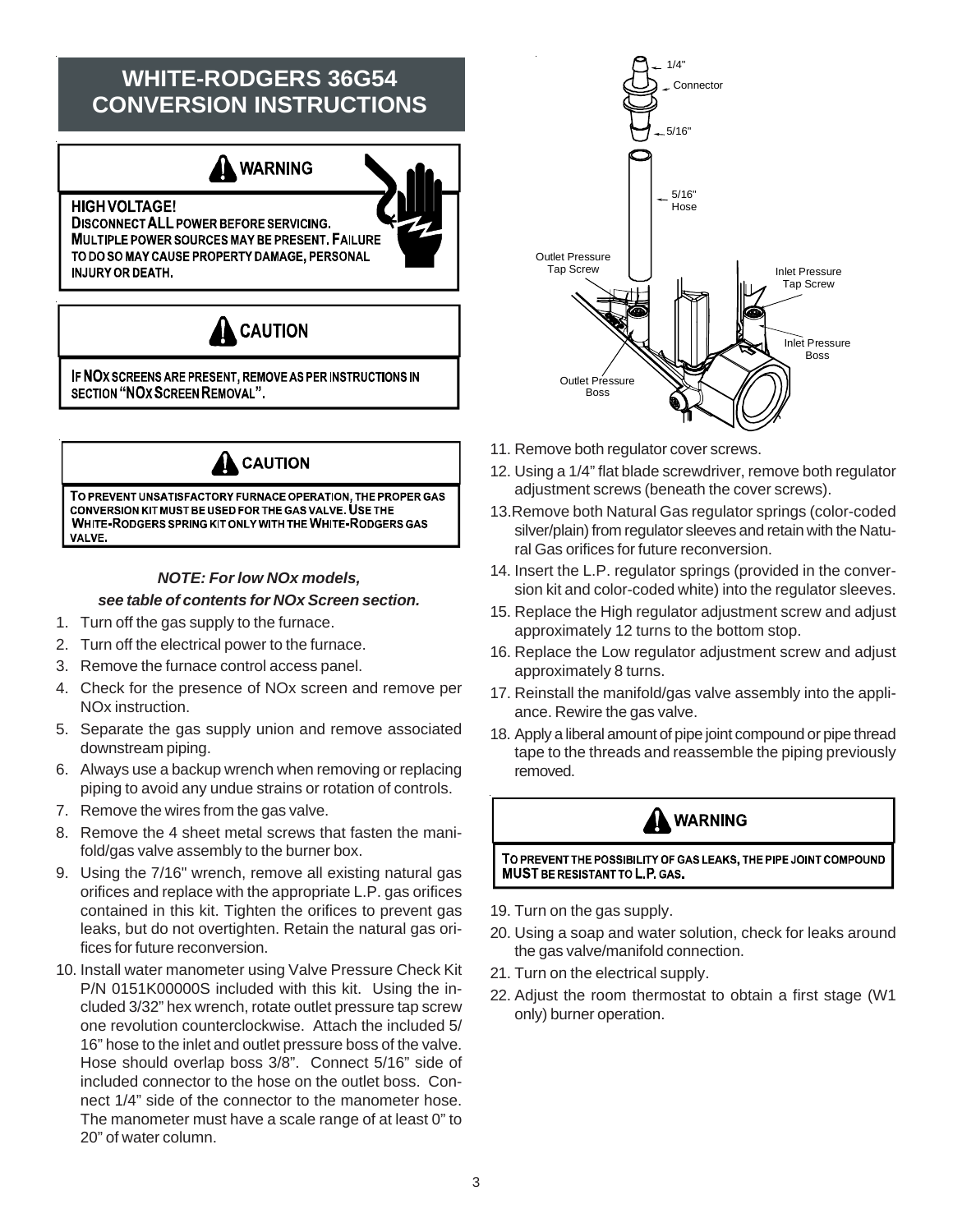

#### NEVER USE AN OPEN FLAME TO CHECK FOR GAS LEAKS.

- 23. Using a soap and water solution, check for leaks around the gas valve/manifold connection and the burner orifices. Repair any leaks before continuing.
- 24. **NOTE:** Any other gas-fired equipment should be ON before any adjustments are made.

After the furnace has been in operation for 15 minutes, adjust the gas supply pressure (not manifold pressure) to obtain a range between 11" and 13" W.C. If the gas inlet pressure falls outside of this range, then make necessary L.P. service regulator(s) adjustments; check piping size, etc., and /or consult with L.P. provider.

- 25. With the furnace operating in its low-fire (W1) condition, the manifold pressure should be 6" W.C.  $\pm$  0.30". If necessary, this pressure can be adjusted using the gas valve low regulator adjustment screw. Turn clockwise to increase pressure and counterclockwise to decrease manifold pressure.
- 26. Readjust the room thermostat to obtain a second stage call for heat (W2). The manifold pressure for the W2 condition should be 10" W.C.  $\pm$  0.30" W.C. Adjustments to this pressure can be made using the high regulator adjustment screw.
- 27. Using the room thermostat to cycle the unit, observe a minimum of three (3) smooth ignition cycles.
- 28. Turn off gas and electrical supply to the furnace, remove the manometer hose from the pressure tap bosses, and tighten the inlet and outlet pressure tap screws using the 3/32" Allen wrench.
- 29. Replace both regulator cover screws on the regulator sleeve.



- 30. **IMPORTANT NOTE:** Apply the conversion label (B14933- 151) provided with the conversion kit. This label must be attached adjacent to the rating plate.
- 31. Reinstall the access panels.
- 32. Turn on the gas and electrical supply.
- 33. Reset all other appliances so they function normally.



**White-Rodgers 36G54**



**White-Rodgers 36G54 Springs and Regulator Screws**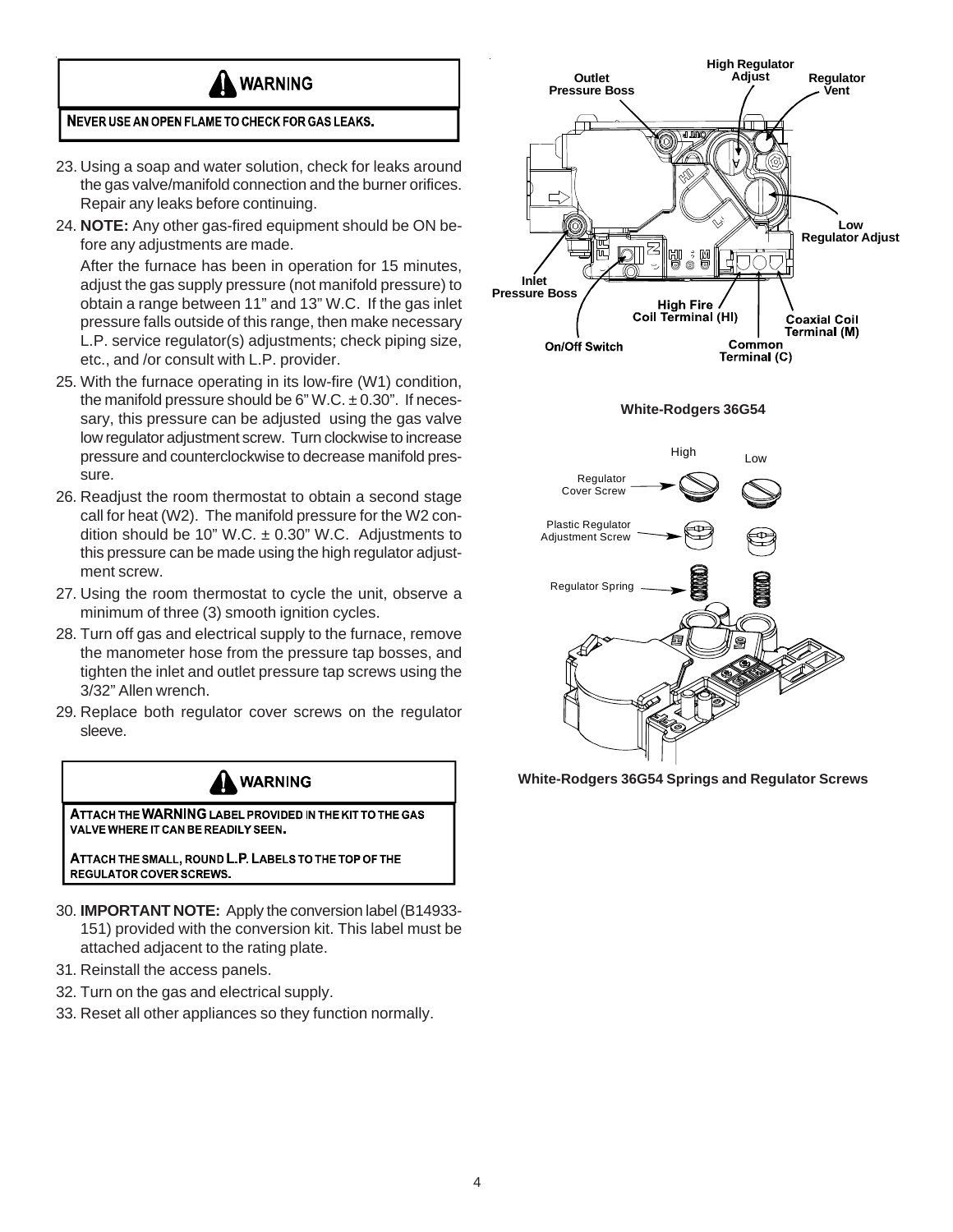### **HONEYWELL VR9205Q CONVERSION INSTRUCTIONS**





IF NOX SCREENS ARE PRESENT, REMOVE AS PER INSTRUCTIONS IN SECTION "NOX SCREEN REMOVAL".



#### *NOTE: For low NOx models,*

### *see table of contents for NOx Screen section.*

- 1. Turn off the gas supply to the furnace.
- 2. Turn off the electrical power to the furnace.
- 3. Remove the furnace control access panel.
- 4. Check for the presence of NOx screen and remove per NOx instruction.
- 5. Separate the gas supply union and remove associated downstream piping.
- 6. Always use a backup wrench when removing or replacing piping to avoid any undue strains or rotation of controls.
- 7. Remove the wires from the gas valve.
- 8. Remove the 4 sheet metal screws that fasten the manifold/gas valve assembly to the burner box.
- 9. Using the 7/16" wrench, remove all existing natural gas orifices and replace with the appropriate L.P. gas orifices contained in this kit. Tighten the orifices to prevent gas leaks, but do not overtighten. Retain the natural gas orifices for future reconversion.
- 10. Remove both the inlet and outlet plugs on the gas valve, using the 3/16" allen wrench. Install the fittings, which accompany the manometers, into the 1/8" NPT holes of the gas valve. Connect the manometers to the barbed fittings.



#### **Honeywell VR9205Q**

- 11. Remove both regulator cover screws and retain with the Natural Gas orifices for future reconversion.
- 12. Using a T-25 Torx driver (L Torx tool included in kit) or 3/ 16" flat head screwdriver, remove both regulator adjustment screws.
- 13. Remove both silver colored Natural Gas regulator springs from the regulator sleeves and retain with the Natural Gas orifices for future reconversion.
- 14. Insert the L.P. regulator springs (provided in the conversion kit and color-coded red) into the regulator sleeves.
- 15. Install the high regulator adjustment screw provided with the kit by threading all the way down until lightly seated and then back off 1 1/2 turns.
- 16. Install the low regulator adjustment screw provided with the kit by threading all the way down until lightly seated and then back off 1 1/2 turns.
- 17. Reinstall the manifold/gas valve assembly into the appliance. Rewire the gas valve.

### **WARNING**

TO PREVENT THE POSSIBILITY OF GAS LEAKS, THE PIPE JOINT COMPOUND **MUST BE RESISTANT TO L.P. GAS.** 

- 18. Apply a liberal amount of pipe joint compound or pipe thread tape to the threads and reassemble the piping previously removed. Note: the pipe joint compound must be resistant to L.P. gas.
- 19. Turn on the gas supply.
- 20. Using a soap and water solution, check for leaks around the gas valve/manifold connection.
- 21. Turn on the electrical supply.
- 22. Adjust the room thermostat to obtain a first stage (W1 only) burner operation.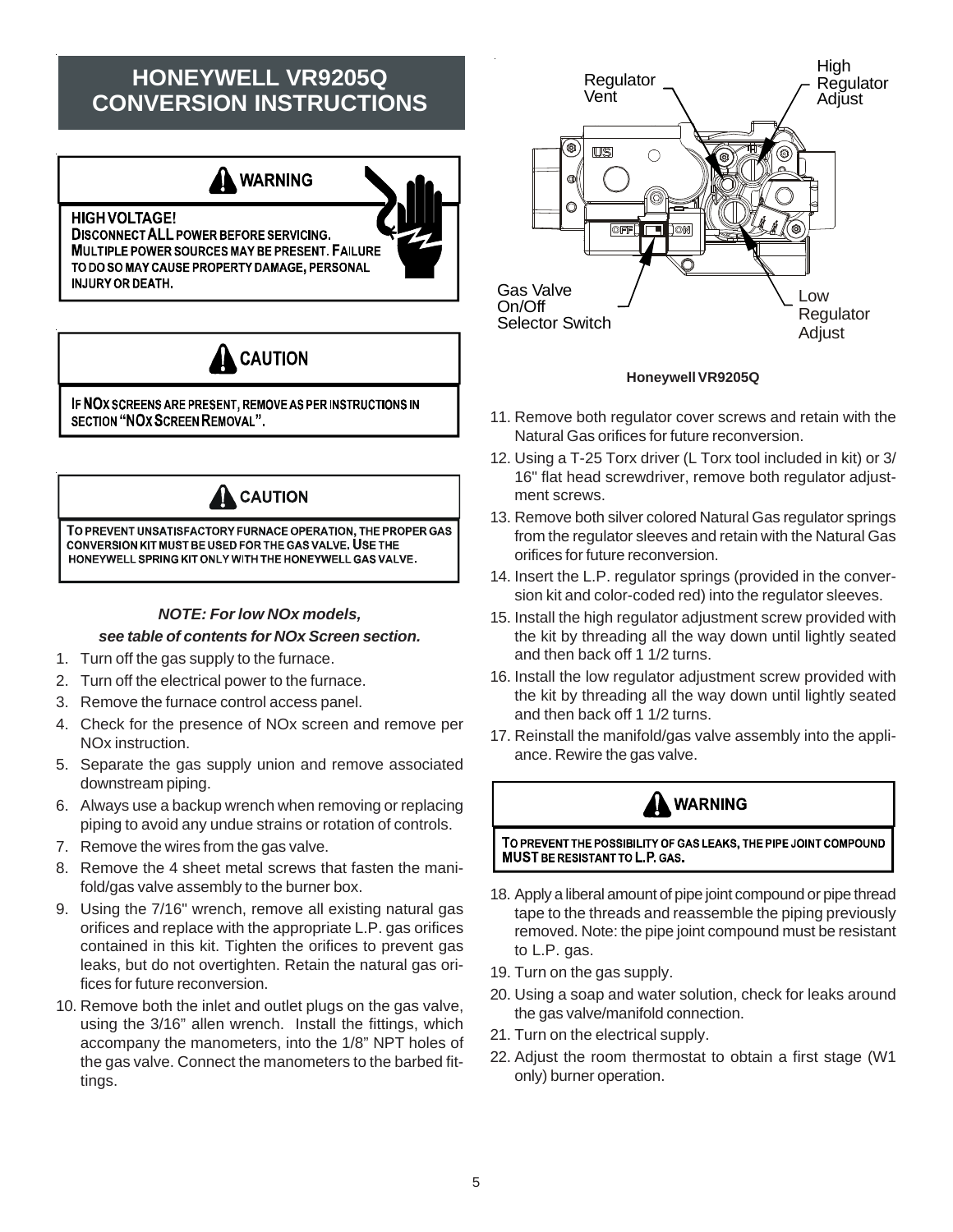

#### NEVER USE AN OPEN FLAME TO CHECK FOR GAS LEAKS.

- 23. Using a soap and water solution, check for leaks around the gas valve/manifold connection and the burner orifices. Repair any leaks before continuing.
- 24. **NOTE:** Any other gas-fired equipment should be ON before any adjustments are made.

After the furnace has been in operation for 15 minutes, adjust the gas supply pressure (not manifold pressure) to obtain a range between 11" and 13" W.C. If the gas inlet pressure falls outside of this range, then make necessary L.P. service regulator(s) adjustments; check piping size, etc., and /or consult with local L.P. provider.

- 25. With the furnace operating in its low-fire (W1) condition, the manifold pressure should be  $6"$  W.C. $\pm$  0.30". If necessary, this pressure can be adjusted using the low regulator adjustment screw. Turn clockwise to increase pressure and counterclockwise to decrease manifold pressure.
- 26. Readjust the room thermostat to obtain a second stage call for heat (W2). The manifold pressure for the W2 condition should be 10"  $\pm$  0.30" W.C. Adjustments to this pressure can be made using the high regulator adjustment screw.
- 27. Using the room thermostat to cycle the unit, observe a minimum of three (3) smooth ignition cycles.
- 28. Turn off gas and electrical supply to the furnace. Remove the barbed manometer fittings from the 1/8" NPT holes in the gas valve. Seal inlet and outlet plugs removed earlier with pipe joint compound or pipe thread tape and reinstall.



TO PREVENT THE POSSIBILITY OF GAS LEAKS, THE PIPE JOINT COMPOUND **MUST BE RESISTANT TO L.P. GAS.** 

29. Install the regulator cover screws provided with the conversion kit.

### **WARNING**

INSTALL THE ATTENTION LABEL PROVIDED WITH THE CONVERSION KIT TO THE GAS VALVE WHERE IT CAN BE READILY SEEN.

- 30. **IMPORTANT NOTE:** Apply the conversion label (B14933- 151) provided with the conversion kit. This label must be attached adjacent to the rating plate.
- 31. Reinstall the access panels.
- 32. Turn on the gas and electrical supply.
- 33. Reset all other appliances so they function normally.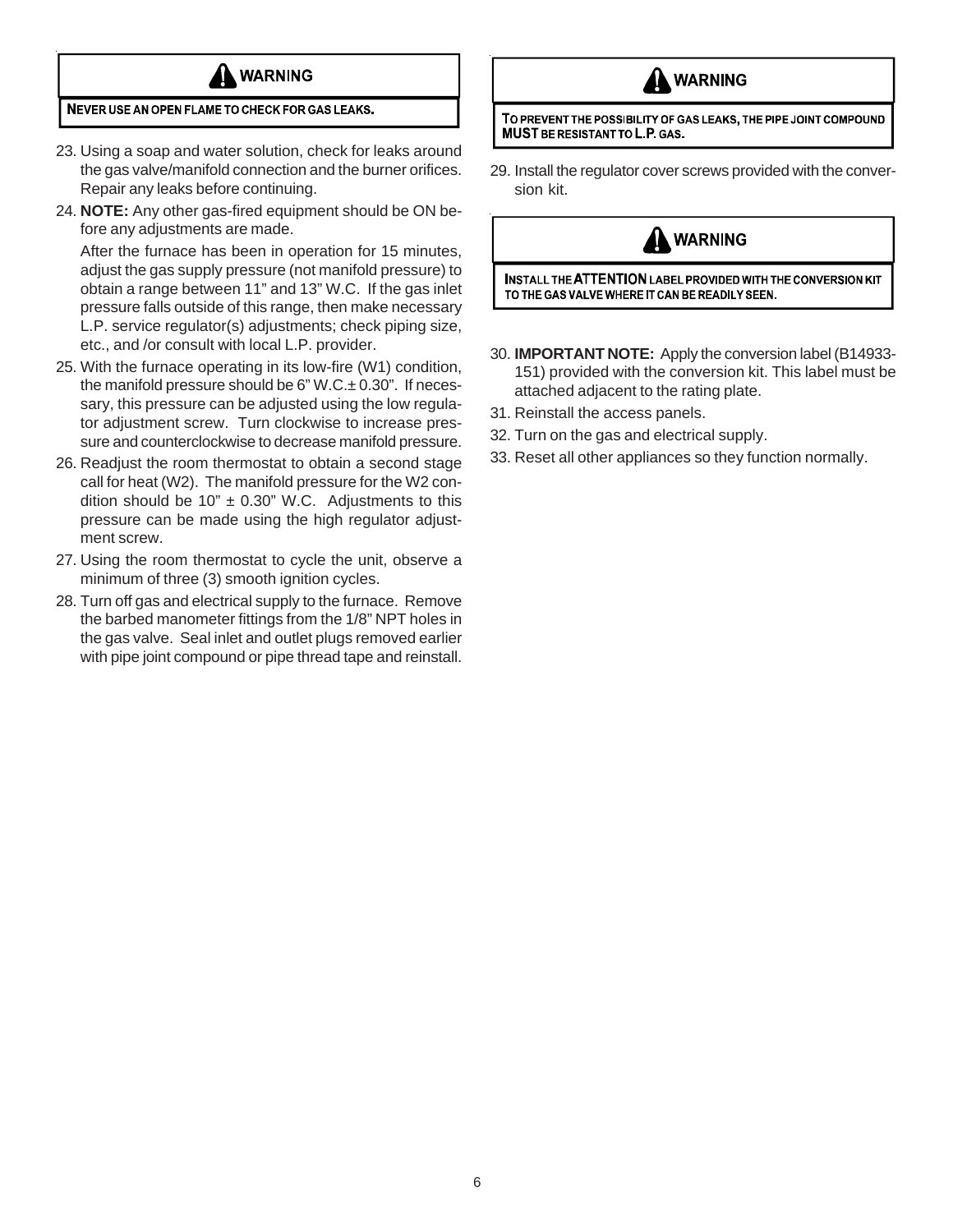### **NOx SCREEN REMOVAL**



**NOTE:** To prevent premature heat exchanger failure, follow the instructions below to remove all metal screen inserts from the entrance of heat exchanger tubes during propane conversions. Not all models will have metal screen inserts.

### **NON-CONDENSING FURNACES AND PACKAGE GAS-ELECTRIC**

- 1. Remove the screws securing the burner box to the partition panel. Separate burner box from unit.
- 2. Remove the screw(s) securing the NOx screen retention plate and remove the plate.
- 3. Remove and discard NOx screens.
- 4. Reinstall the NOx screen retention plate and burner box.



**Typical NOx Screen Removal**